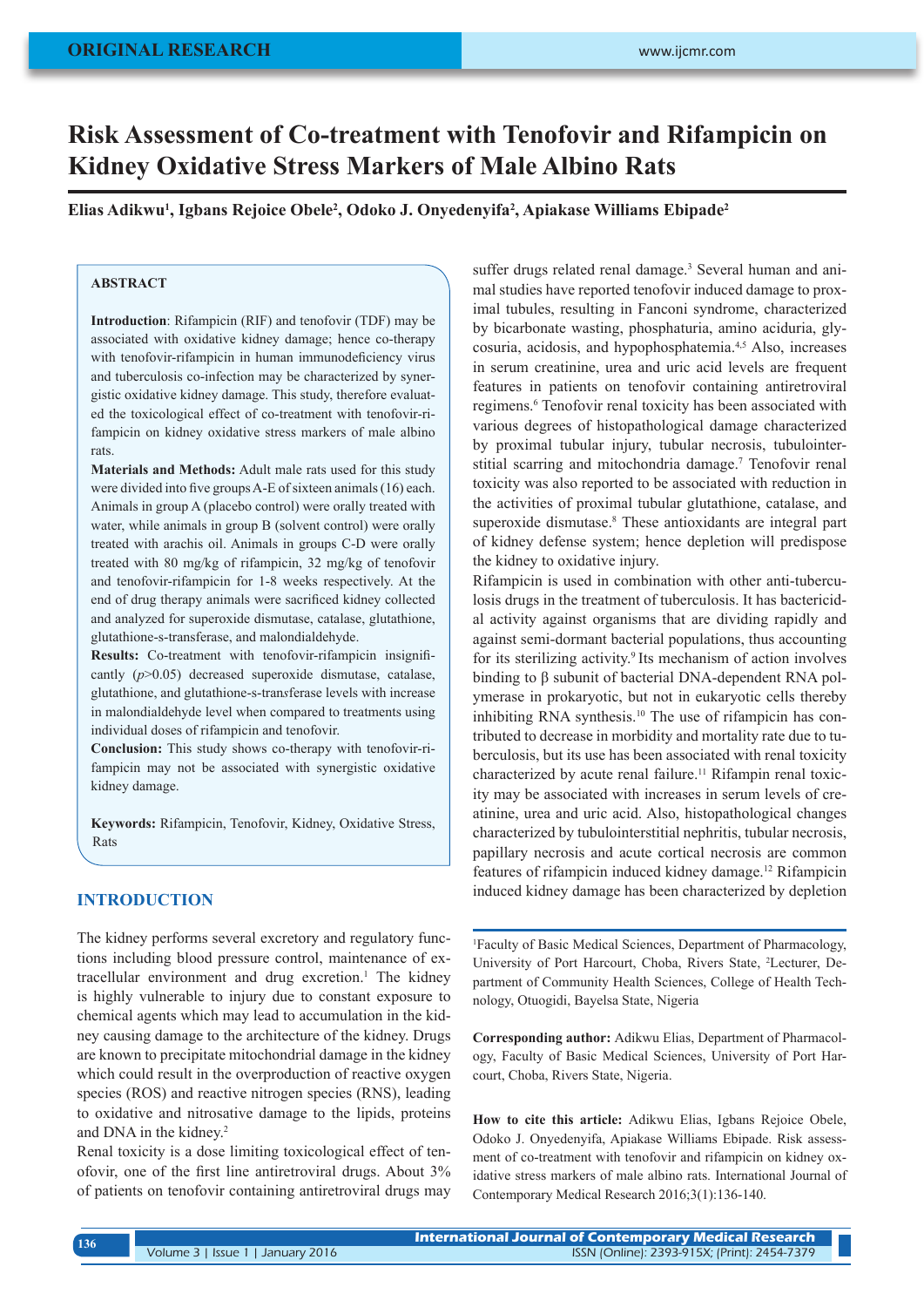of kidney antioxidants (glutathione peroxidase, catalase, superoxide dismutase) and increase in malondialdehyde level which may increase the vulnerability of kidney to oxidative injury.<sup>13</sup>

Rifampicin containing anti-tuberculosis regimes and tenofovir containing antiretroviral regimens are used as co-therapy for the management of human immunodeficiency virus and tuberculosis co-infection.14 Because rifampicin and tenofovir are individually associated with kidney damage characterized by decrease in kidney antioxidants. Co-therapy with these drugs may synergistically deplete kidney antioxidants which may be of grave consequence. This study, therefore evaluated the toxicological effect of co-treatment with tenofovir- rifampicin on kidney oxidative stress markers of male albino rats.

## **MATERIALS AND METHODS**

#### **Drug**

Rifampicin used for this study was manufactured by Mancare Pharmaceuticals, India while pure sample of tenofovir disoproxilfumarate was purchased from Shijiazhuang *Aopharm* Import & Export Trading *Co*., *Ltd*. Shijiazhuang, *China*. All other chemicals used for this study were of analytical grade.

## **Animals**

Eighty (80) adult male albino rats of average weight  $330 \pm 5$ g were used for this study. The animals were obtained from the animal house of the Department of Pharmacology and Toxicology, Madonna University, Elele, Rivers State. The animals were allowed to acclimatize for 14 days and had free access to food and water *ad libitum*.

### **Dose Selection and Drug Preparation**

The doses of rifampicin and tenofovir disoproxil fumarate used for this study were 80mg/kg and 32mg/kg respectively and were higher than the clinically recommended doses.<sup>15,16</sup> Rifampicin and tenofovir disoproxil fumarate powder were suspended in arachis oil $17,18$ 

#### **Grouping of Animals and Drug Administration**

Animals were divided into five groups  $A - E$  of 16 animals per group. Animals in each group were further sub divided into four groups of four animals each. Animals in group A (placebo control) were orally treated with water while animals in group B (solvent control) were orally treated with arachis oil. Animals in groups **C-E** were orally treated with 80 mg/kg of RIF, 32 mg/kg of TDF and TDF- RIF combination for 1-8 weeks respectively.

#### **Collection of Sample for Analysis**

At 1, 2, 4 and 8 weeks, after overnight fast, animals were dissected under diethyl ether anesthesia; kidney collected and washed in an ice cold 1.15% KCL solution. Kidney was then homogenized with 0.1M phosphate buffer (pH 7.2). The resulting homogenate was centrifuge at 2500rmp speed for 15minutes then it was removed from the centrifuge and the supernatant was decanted and stored at -20°C until analysis.

#### **Evaluation of Kidney Oxidative Stress Markers**

Kidney malondialdehyde, superoxide dismutase, glutathione, catalase, and glutathione- S- transferase levels were evaluated using methods reported by Ahmed and Hassainein, 201319

## **STATISTICAL ANALYSIS**

Results are presented as mean± SEM. Statistical significance and differences from control and test values were evaluated using one way Analysis of Variance (ANOVA). Statistical probability of *p*<0.05 was considered to be significant.

## **RESULTS**

Treatment with TDF for 1-8 weeks produced time-dependent decreases in kidney GSH levels with significant (*p*<0.05) decreases observed at weeks 6 and 8 when compared to the control. Also, treatment with rifampicin produced time-dependent decreases in GSH levels with significant (*p*<0.05) decrease observed at week 8 with respect to the control. But effects produced by individual doses of these agents on GSH levels were insignificant ( $p$ >0.05) when compared to effects produced by their combined doses (Table 1). Also, kidney SOD levels were time-dependently decreased in animals treated with individual doses of TDF and RIF with significant (*p*<0.05) difference from the control observed at weeks 6 and 8. These observed decreases were insignificant  $(p>0.05)$  when compared to decreases produced by combined doses of TDF and RIF (Table 2). The following kidney CAT values  $40.8\pm0.20$ ,  $35.1\pm0.22$ ,  $25.2\pm0.20$  and  $20.5\pm0.24$ U/mgprotein were obtained in TDF treated animals for 1-8 weeks respectively .These values represent time-dependent decreases in kidney CAT levels with significant  $(p<0.05)$ difference from the control observed at weeks 6 and 8. Furthermore, co-treatment with TDF-RIF produced time- dependent decreases in kidney CAT levels but, these decreases were insignificant  $(p>0.05)$  when compared to treatments using individual doses of TDF and RIF (Table 3). This study also noticed time-dependent decreases in GST levels in animals treated with individual doses of TDF and RIF. These dose-dependent decreases were observed to be significant  $(p<0.05)$  at weeks 6 and 8 in TDF treated animals while significant (*p*<0.05) difference was observed at week 8 in RIF treated animals when compared to the control. But, these dose-dependent decreases were insignificant (*p*>0.05) when compared to decreases produced by their combined doses (Table 4). Furthermore, kidney MDA levels were time- dependently increased in animals treated with individual doses of TDF and RIF. Increases were observed to be significant  $(p<0.05)$  at weeks 6 and 8 in TDF treated animals while sig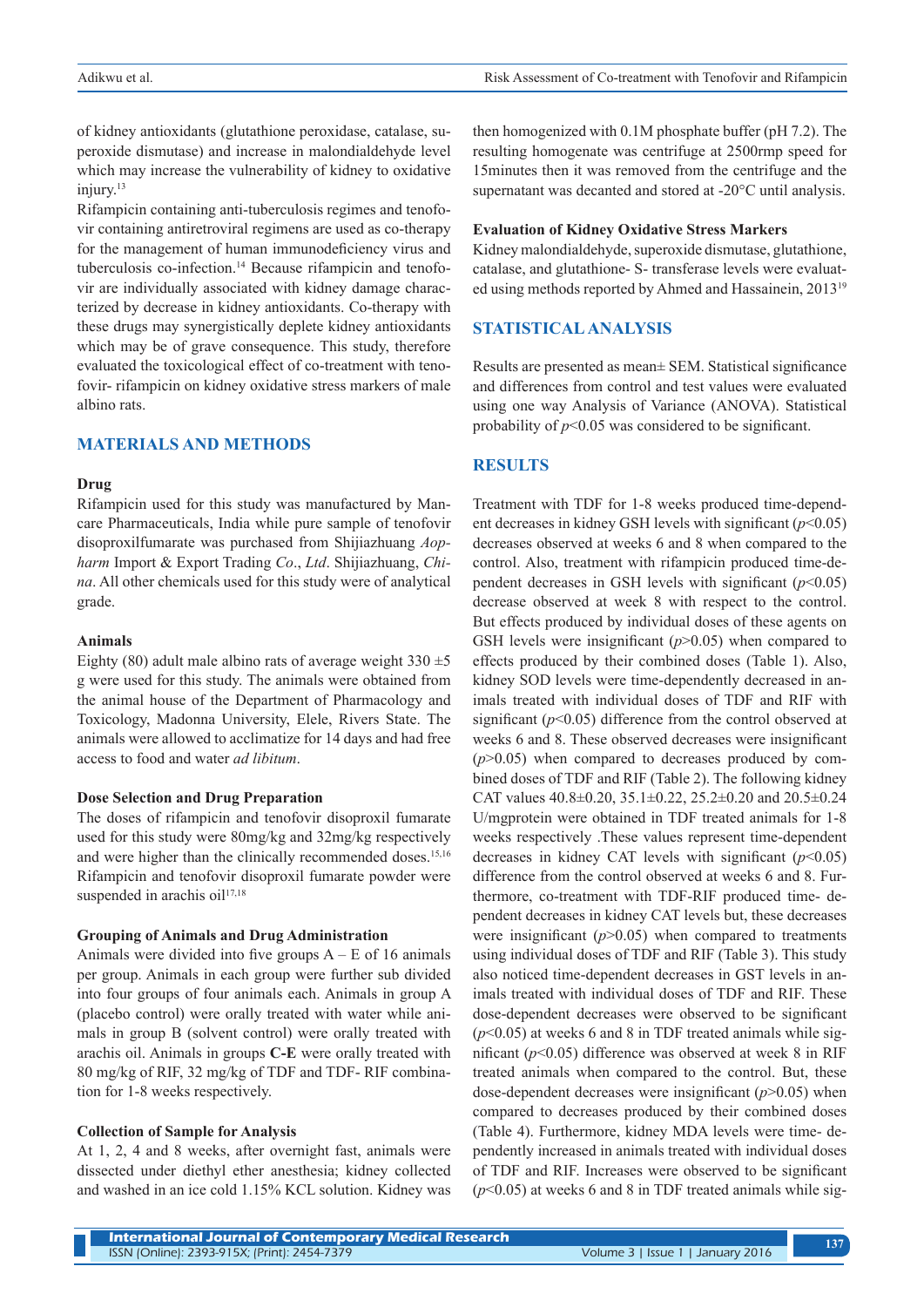nificant  $(p<0.05)$  increase was observed at week 8 in RIF treated animals when compared to the control. Increases in MDA levels were insignificant (*p*>0.05) in animals treated with a combination of TDF-RIF when compared to increases observed in animals treated with individual doses of TDF and RIF (Table5).

## **DISCUSSIONS**

Kidney has cellular antioxidants that protect it from chem-

icals induced damage.20 These antioxidants are usually depleted in drugs induced oxidative kidney injury and additive or synergistic deletion of antioxidants can occur with concurrent use of drugs.<sup>21</sup> This study, therefore evaluated the toxicological effect of co-treatment with tenofovir-rifampicin on kidney glutathione, super oxide dismutase, catalase, glutathione-s- transferase and malondialdehyde levels. In this present study, time-dependent increases in malondialdehyde levels with decreases in superoxide dismutase, glutathione, catalase and glutathione -s- transferase levels were

| <b>Dose</b>                                                                                                                        | WK1             | WK <sub>2</sub> | WK4              | WK8              |
|------------------------------------------------------------------------------------------------------------------------------------|-----------------|-----------------|------------------|------------------|
| Control $(A)$                                                                                                                      | $5.21 \pm 0.05$ | $5.29 \pm 0.01$ | $5.20 \pm 0.02$  | $5.24\pm0.05$    |
| TDF $32mg/kg$                                                                                                                      | $5.17\pm0.04$   | $4.32\pm0.03$   | $3.02 \pm 0.04*$ | $2.26 \pm 0.07*$ |
| RIF 80mg/kg                                                                                                                        | $5.10\pm0.06$   | $4.91\pm0.05$   | $4.32 \pm 0.02$  | $3.10\pm0.03*$   |
| <b>TDF/RIF</b>                                                                                                                     | $4.07\pm0.03$   | $4.23 \pm 0.03$ | $3.01 \pm 0.08*$ | $2.02\pm0.08*$   |
| TDF: Tenofovir. RIF: Rifampicin GSH: Glutathione (u/mgprotein). Results are expressed as mean $\pm$ SEM, the superscript (*) means |                 |                 |                  |                  |
| significant difference with respect to the control at $p<0.05$ (ANOVA).                                                            |                 |                 |                  |                  |
| Table-1: Effect of treatment with tenofovir and rifampicin on kidney glutathione of male albino rats                               |                 |                 |                  |                  |

| <b>Dose</b>                                                                                                                    | WK1             | WK2             | WK4              | WK8             |
|--------------------------------------------------------------------------------------------------------------------------------|-----------------|-----------------|------------------|-----------------|
| Control $(A)$                                                                                                                  | $6.50 \pm 0.01$ | $6.47\pm0.01$   | $6.49\pm0.05$    | $6.51 \pm 0.06$ |
| TDF 32mg/kg                                                                                                                    | $6.32 \pm 0.05$ | $5.21 \pm 0.03$ | $3.82\pm0.08*$   | $3.47\pm0.02*$  |
| RIF 80mg/kg                                                                                                                    | $6.35 \pm 0.05$ | $6.09 \pm 0.01$ | $5.43 \pm 0.01$  | $3.87\pm0.03*$  |
| RIF/TDF                                                                                                                        | $5.60 \pm 0.01$ | $5.10\pm0.06$   | $3.61 \pm 0.08*$ | $3.13\pm0.05*$  |
| TDF: Tenofovir, RIF: Rifampicin, SOD: Superoxide Dismutase (u/mgprotein). Results are expressed as mean ± SEM, the superscript |                 |                 |                  |                 |
| * means significant difference with respect to the control at p<0.05(ANOVA).                                                   |                 |                 |                  |                 |
| Table-2: Effect of treatment with tenofovir, and rifampicin on kidney superoxide dismutase of male albino rats                 |                 |                 |                  |                 |

| <b>Dose</b>                                                                                                                                 | WK1             | WK2              | WK4               | WK8              |
|---------------------------------------------------------------------------------------------------------------------------------------------|-----------------|------------------|-------------------|------------------|
| Control $(A)$                                                                                                                               | $43.0 \pm 0.12$ | $42.9 \pm 0.26$  | $43.1 \pm 0.13$   | $42.7 \pm 0.15$  |
| TDF $32mg/kg$                                                                                                                               | $40.8 \pm 0.20$ | $35.1 \pm 0.22$  | $25.2 \pm 0.20^*$ | $20.5 \pm 0.24*$ |
| RIF 80mg/kg                                                                                                                                 | $42.3 \pm 0.03$ | $38.75 \pm 0.15$ | $35.5\pm0.31$     | $24.7 \pm 1.21*$ |
| <b>TDF/RIF</b>                                                                                                                              | $38.2 \pm 0.05$ | $34.0\pm0.22*$   | $23.1 \pm 0.18*$  | $18.3 \pm 0.42*$ |
| TDF: Tenofovir. RIF: Rifampicin CAT: Catalase ( $u/m$ gprotein). Results are expressed as mean $\pm$ SEM, the superscript $*$ means signif- |                 |                  |                   |                  |
| icant difference with respect to the control at $p<0.05(ANOVA)$ .                                                                           |                 |                  |                   |                  |
| <b>Table-3:</b> Effect of treatment with tenofovir and rifampicin on kidney catalase of male albino rats                                    |                 |                  |                   |                  |

**Table-3:** Effect of treatment with tenofovir and rifampicin on kidney catalase of male albino rats

| Dose                                                                                                                                                                                                                              | WK1             | WK <sub>2</sub> | WK4              | WK8              |  |
|-----------------------------------------------------------------------------------------------------------------------------------------------------------------------------------------------------------------------------------|-----------------|-----------------|------------------|------------------|--|
| Control $(A)$                                                                                                                                                                                                                     | $8.70 \pm 0.07$ | $8.77 \pm 0.09$ | $8.69 \pm 0.05$  | $8.71 \pm 0.01$  |  |
| TDF $32mg/kg$                                                                                                                                                                                                                     | $7.90 \pm 0.03$ | $7.30\pm0.04$   | $5.10\pm0.01*$   | $4.73 \pm 0.07*$ |  |
| RIF 80mg/kg                                                                                                                                                                                                                       | $8.13 \pm 0.07$ | $7.42\pm0.08$   | $6.97\pm0.07$    | $5.12\pm0.02*$   |  |
| RIF/TDF                                                                                                                                                                                                                           | $7.90 \pm 0.06$ | $7.20 \pm 0.05$ | $5.01 \pm 0.08*$ | $4.60\pm0.07*$   |  |
| TDF: Tenofovir, RIF: Rifampicin, GST: Glutathione-S- Transferase (µmol/min mg protein), Results are expressed as mean ± SEM,<br>the superscript $*$ means significant difference with respect to the control at $p<0.05(ANOVA)$ . |                 |                 |                  |                  |  |

**Table-4:** Effect of treatment with tenofovir, and rifampicin on kidney glutathione-s-transferase of male albino rats

| <b>Dose</b>                                                                                                                   | WK1             | WK2             | WK4              | WK8              |
|-------------------------------------------------------------------------------------------------------------------------------|-----------------|-----------------|------------------|------------------|
| Control $(A)$                                                                                                                 | $1.52 \pm 0.01$ | $1.60 \pm 0.01$ | $1.53 \pm 0.04$  | $1.49 \pm 0.05$  |
| TDF 32mg/kg                                                                                                                   | $1.71 \pm 0.02$ | $2.03 \pm 0.01$ | $3.21 \pm 0.07*$ | $4.10\pm0.04*$   |
| RIF 80mg/kg                                                                                                                   | $1.62 \pm 0.03$ | $1.85 \pm 0.05$ | $2.13 \pm 0.01*$ | $3.21 \pm 0.04*$ |
| <b>TDF/RIF</b>                                                                                                                | $1.80 \pm 0.02$ | $1.90 \pm 0.06$ | $3.5\pm0.03*$    | $44\pm 0.02*$    |
| TDF: Tenofovir. RIF: Rifampicin. MDA: malondialdehyde (nmole/mgprotein). Results are expressed as mean ± SEM, the superscript |                 |                 |                  |                  |
| * means significant difference with respect to the control at p<0.05(ANOVA).                                                  |                 |                 |                  |                  |
| Table-5: Effect of treatment with tenofovir and rifampicin on kidney malondialdehyde of male albino rats                      |                 |                 |                  |                  |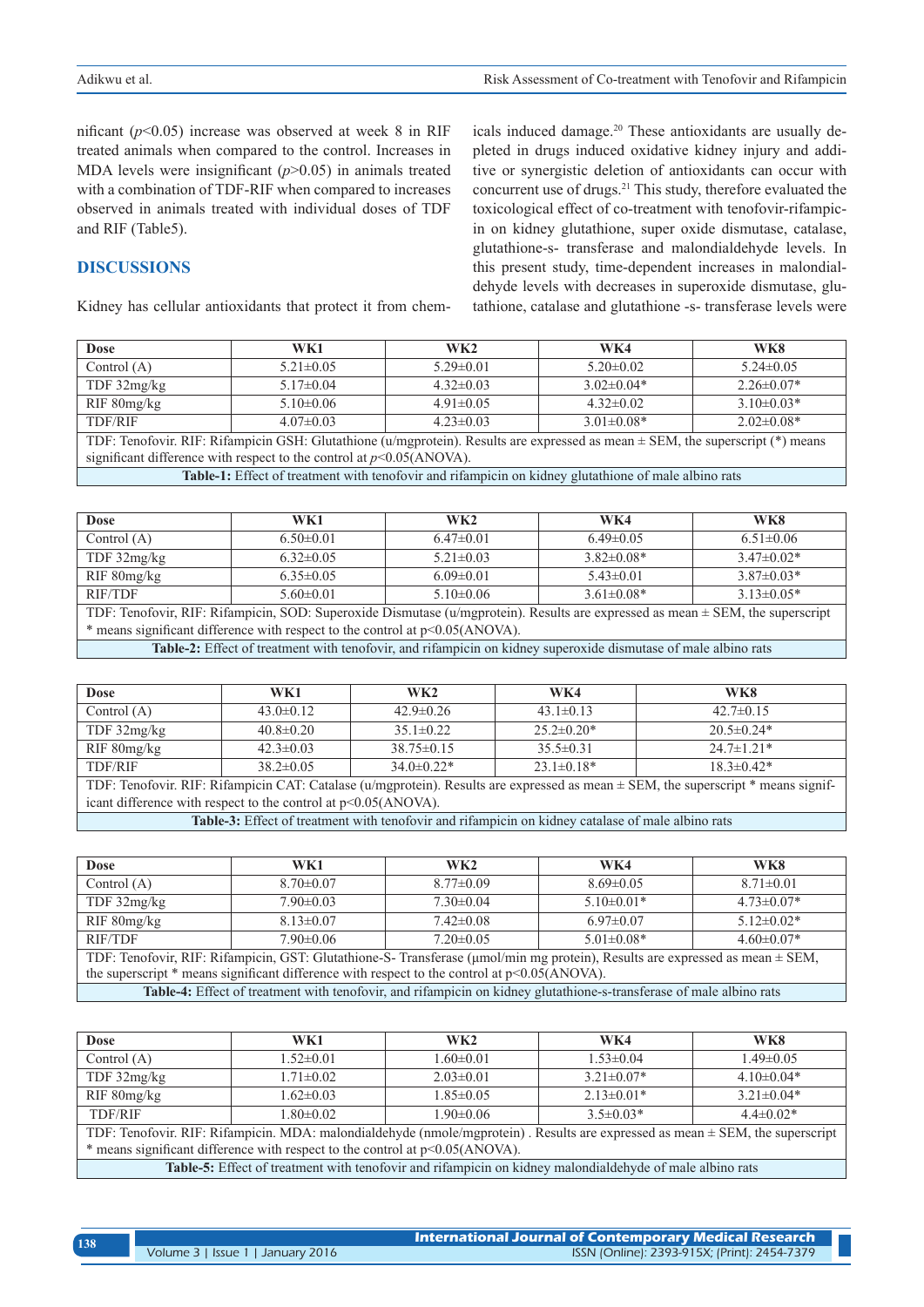observed in animals treated with individual doses of tenofovir and rifampicin. These effects on oxidative stress markers were not synergistic in animals co-treated with tenofovir and rifampicin. Considering observations in this study co-treatment with tenofovir-rifampicin in human immunodeficiency virus and tuberculosis co-infection may not be associated with synergistic oxidative kidney damage.

In this study, observed time-dependent decreases in superoxide dismutase, glutathione, catalase, glutathione peroxidase and glutathione transferase with increase in malondialdehyde level in tenofovir treated animals is a sign of oxidative kidney damage. This is consistent with the work of Adaramoye and colleagues who reported increase in malondialdehyde level and decreases in antioxidants in animals treated with  $50$ mg/kg/day of tenofovir for 4 weeks.<sup>22</sup> Also, time- dependent increases in malondialdehyde levels with decreases in superoxide dismutase, catalase, glutathione, and glutathione transferase levels observed in rifampicin treated animals suggest signs of oxidative kidney damage.<sup>22</sup>

Malondialdehyde is the major oxidative product of the peroxidation of polyunsaturated fatty acids by oxidative radicals.23 This makes increase in malondialdehyde level observed in this study a sign of lipid per oxidation induced by these agents. Glutathione whose active and oxidized form is glutathione disulfide detoxifies xenobiotic and scavenges oxidative radicals; decrease in glutathione level observed in this study could stimulate accumulation of oxidative radicals leading to oxidative kidney damage.<sup>24</sup> Catalase is a cytosolic enzyme that protects biological system against oxidative radicals**,** and catalyzes the dismutation of superoxide anion radicals to hydrogen peroxide which is degraded into a molecule of oxygen and water. Decrease in its level could stimulate accumulation of superoxide anion radicals leading to kidney damage.25 Super oxide dismutase is a vital scavenger of superoxide anions, decrease in its level could instigate superoxide accumulation which may inactivate several mitochondrial enzymes, and stimulate pro inflammatory processes.<sup>26</sup> Inactivation of superoxide dismutase could also result in the accumulation of toxic superoxide anion which could further react with nitric oxide to form peroxynitrite. Peroxynitrite is a potent nitrosating agent that can cause direct damage to proteins, lipids, and DNA. Glutathione-s- transferase catalyzes the Conjugation of xenobiotic electrophilic substances with GSH to form the corresponding GSH-S-conjugate. Glutathione reductase utilizes NADPH and maintains GSH in a reduced form.27 Decreases in glutathione-s- transferase and glutathione reductase observed in this study will further expose the kidney to oxidative injury. Observed decreases in antioxidants in the kidney of animals treated with these agents may be due to oxidative stress through the generation of free radical.28 This observation is supported by the fact that oxidative stress is one of the mechanisms reported to be associated with tenofovir and rifampicin induced renal toxicity.29 In addition, studies suggest that rifampicin induced kidney damage is either a type II or type III hypersensitivi-

ty reaction induced by rifampicin antigens in which anti-rifampin antibodies form immune complexes are deposited in renal vessels, glomerular endothelium, and interstitial area.<sup>30</sup>

## **CONCLUSION**

Observation in this study shows co-therapy with tenofovir-rifampicin in the management of tuberculosis and human immunodeficiency may not be associated with synergistic oxidative kidney damage.

## **ACKNOWLEDGEMENT**

We appreciate the technical assistance of Mr Charles Okeibuno and MrEze Iheukwumere of the Faculty of Pharmacy Madonna University, Elele, Rivers State.

## **REFERENCES**

- 1. M. A.Ferguson, and S.S.Walkar. Established and Emerging Markers of Renal Function. Clin. Chem 2012; 58;4:680-689.
- 2. H. A.El-Beshbishy, S. A.Bahashwan, H. A.Aly, H. A. Fakher. Abrogation of cisplatin-induced nephrotoxicity in mice by alpha lipoic acid through ameliorating oxidative stress and enhancing gene expression of antioxidant enzymes. Eur J Pharmacol 2011; 668: 278-284.
- 3. A.Karras, M. Lafaurie, A. Furco et al. Tenofovir-related nephrotoxicity in human immunodeficiency virus-infected patients,three cases of renal failure, Fanconi syndrome, andnephrogenic diabetes insipidus. Clin Infect Dis 2003; 36:1070-1073.
- 4. S. Coca, M. A.Perazella. Acute renal failure associated with tenofovirevidence of drug-induced nephrotoxicity. Am J Med Sci 2002;324:342-4.
- 5. G.Gaspar, A. Monereo, A. Garcia-Reyne. Fanconi syndrome and acute renal failure in apatient treated with tenofovir; a call for caution. AIDS 2004;18:351-2.
- 6. A. E. Zimmermann, T. Pizzoferrato, J. Bedford, A. Morris, R. Hoffman and G. Braden. Tenofovir-Associated Acute and Chronic Kidney Disease. A Case of Multiple Drug Interactions,Clin Infect Dis 2006;42: 283-290.
- 7. J. J.Kohler, S. H.Hosseini, A.Hoying-Brandt, E.Green, D. M. Johnson, R.Russ, D. Tran, C. M. Raper, R.Santoianni, W.Lewis. Tenofovir renal toxicity targets mitochondria of renal proximal tubules. Lab Invest 2009; 89:513-519.
- 8. E.Adikwu, I.Ogbuehi,N. J.Edikpo, D.Oputiri, P. G.Oru-Bo. Tenofovir Renal Toxicity Evaluation of Cohorts and Clinical StudiesPart 2. Pharmacology & Pharmacy 2014; 5: 97-111.
- 9. V.Somaraja. Drugs used in the management of tuberculosis IV chemotherapy. 49: 557-566.
- 10. F.B.Geo, C.C.Karen, J.S.Butel, S.A.Morse, &A.M.Timothy. Melnick and Alderberg's medical microbiology. McGrawhill 2010
- 11. Managing Drug Interactions in the Treatment of